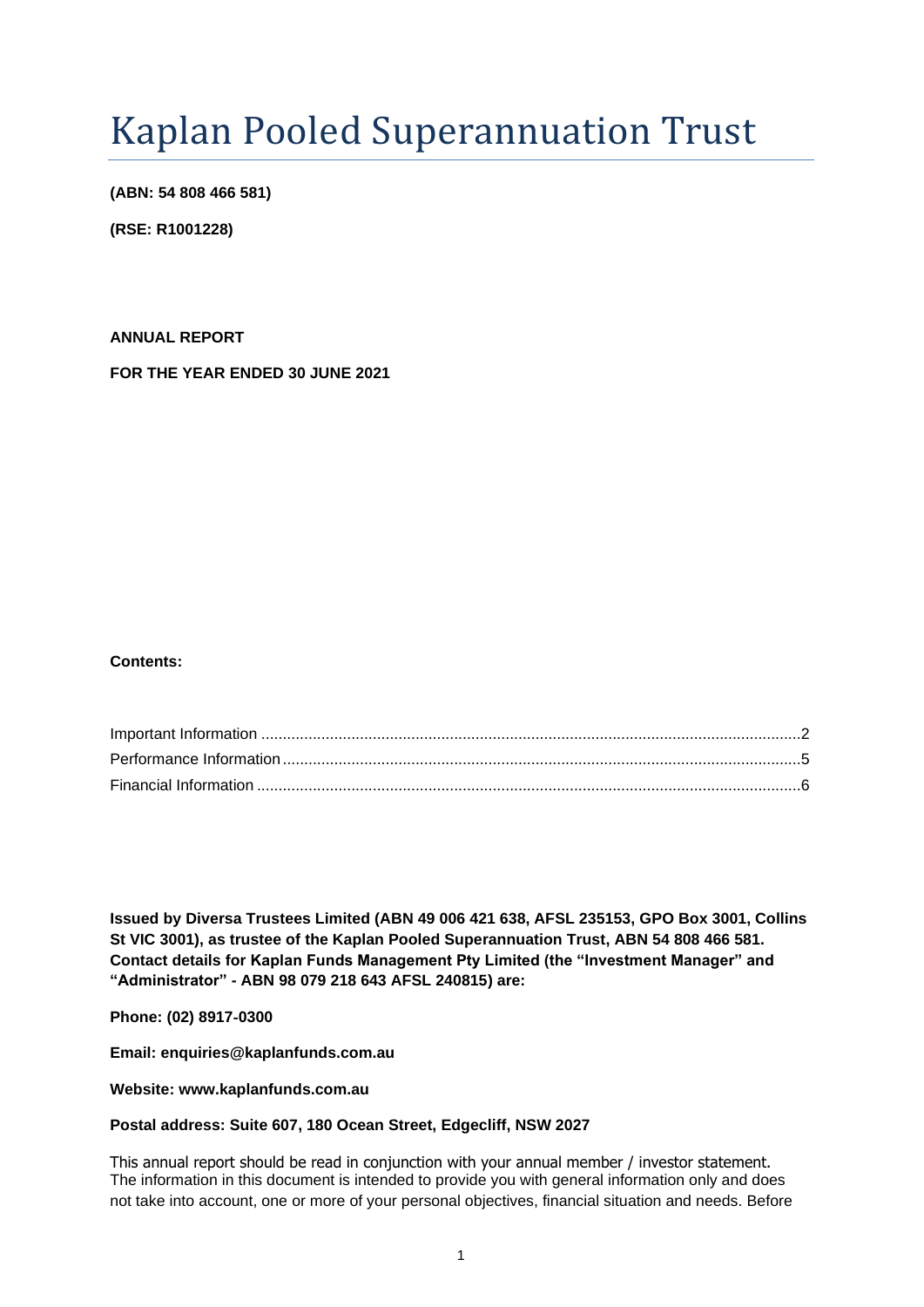making any financial decisions it is important that you consider the current Product Disclosure Statement (PDS) relevant to your membership and consider your particular circumstances and whether the particular financial product is right for you. The current PDS for the product is available on www.kaplanfunds.com.au. You should consult a financial adviser if you require personal advice.

#### <span id="page-1-0"></span>**Important Information**

#### **Trustee**

The Trustee of Kaplan Pooled Superannuation Trust (PST) for the 12 months to 30 June 2021 was Diversa Trustees Limited (ABN 49 006 421 638, AFSL 235153).

Directors of the Trustee as at 30 June 2021 were:

- M. Terlet (Chairperson), appointed 16 Feburary 2021
- V. Plant, appointed 4 May 2017
- R. Beard, appointed 16 February 2021
- A. Peterson, appointed 28 June 2019
- F. McNabb, appointed 28 June 2019

#### **Investment Manager**

The Trustee has appointed Kaplan Funds Management Pty Limited (ABN 98 079 218 643, AFSL 240815) as Investment Manager of the Kaplan Pooled Superannuation Trust.

### **Trustee Indemnity Insurance**

The Trustee has taken out Professional Indemnity insurance to protect the Trustee, its directors and the Fund against certain losses or liabilities. The indemnity insurance cover is subject to the terms and conditions of the indemnity insurance policy.

#### **Investment Strategy**

The Trustee and Investment Manager aspire to create wealth over time for investors through the application of an absolute return and income focused approach to the management of assets. The absolute return investment approach of the Investment Manager is derived from an income oriented investment style combined with an active, value orientated, risk averse and disciplined management focus.

The Fund may invest up to 100% of its assets in listed equities and will maintain a minimum at any time of 50% of its assets in such investments. The Investment Manager will try to limit investment risk by closely examining an entity's underlying assets, gearing, management, competitive position and markets for its products. Investment will predominantly be in Australian listed equities and other Australian listed securities and listed property trusts. The Fund may at times hold New Zealand listed securities. The Fund may use financial derivatives such as futures contracts, warrants and options, but only as an alternative to direct purchases or sales of assets, hedging of risk including any foreign currency risk, and enhancement of returns but not for speculative purposes. The Fund invests in a range of different companies and sectors which can assist in diversifying your investment across a wide range of asset types including shares, listed property, fixed interest, hybrid securities and cash.

| Investment return objective  | The investment return objective of the Fund is to achieve a rate of return<br>which is at least 3% per annum above inflation as measured by<br>movements in the CPI over each rolling three year period. |
|------------------------------|----------------------------------------------------------------------------------------------------------------------------------------------------------------------------------------------------------|
| Performance benchmark        | The Performance Benchmark is based on returns in excess of the growth<br>in the S&P/ASX 200 Accumulation Index.                                                                                          |
| Strategic asset allocation   | Cash 0%-50%                                                                                                                                                                                              |
|                              | Equities 50%-100%                                                                                                                                                                                        |
| Minimum suggested investment | The investment is designed for investment over the medium term (i.e. to 5                                                                                                                                |
| timeframe                    | years)                                                                                                                                                                                                   |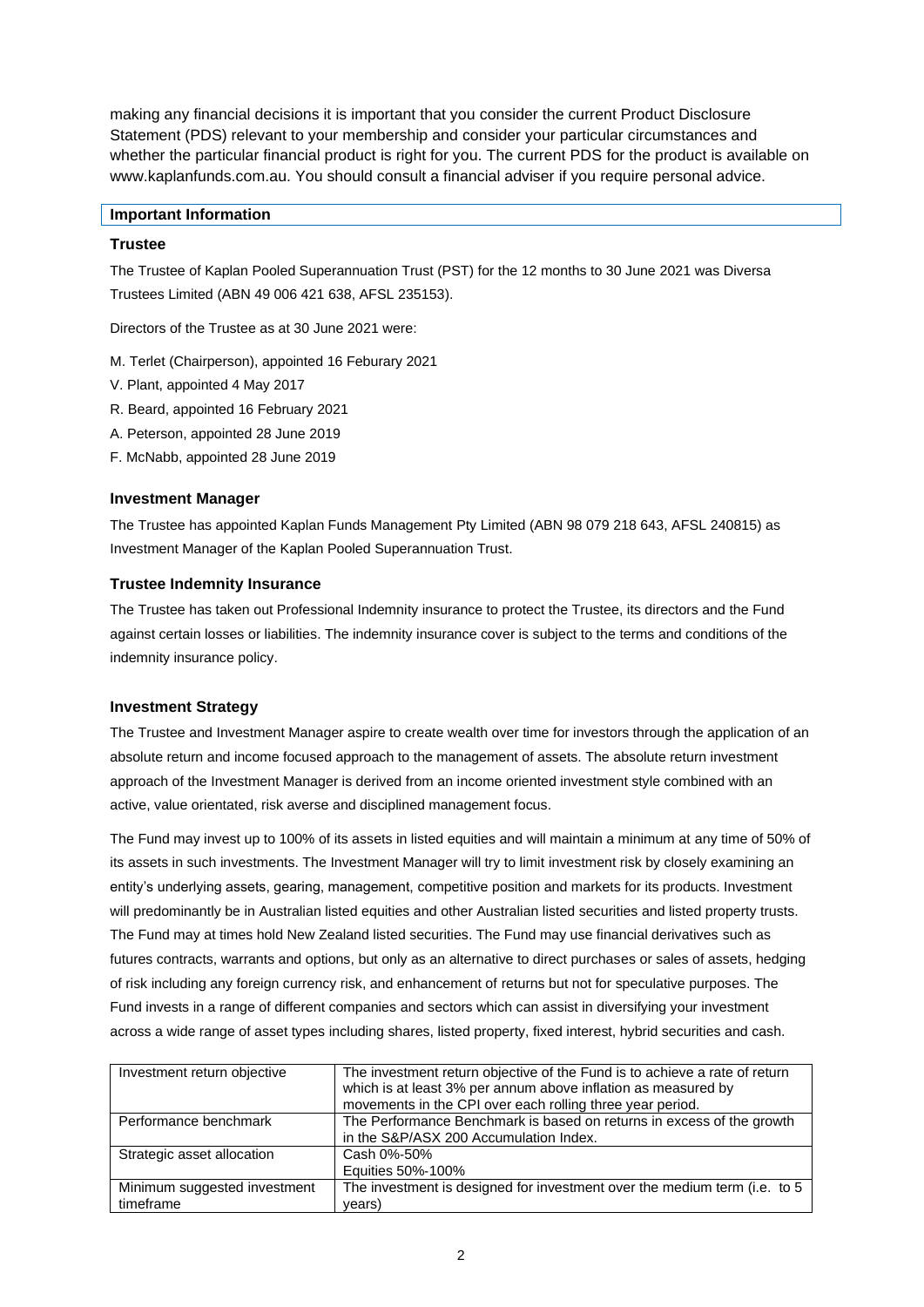| Summary risk level        | Medium (Probability of negative return in 4 out of every 20 years)       |
|---------------------------|--------------------------------------------------------------------------|
| Type of investor for whom | Eligible superannuation entities that are looking for a fund with low to |
| suitable                  | medium volatility                                                        |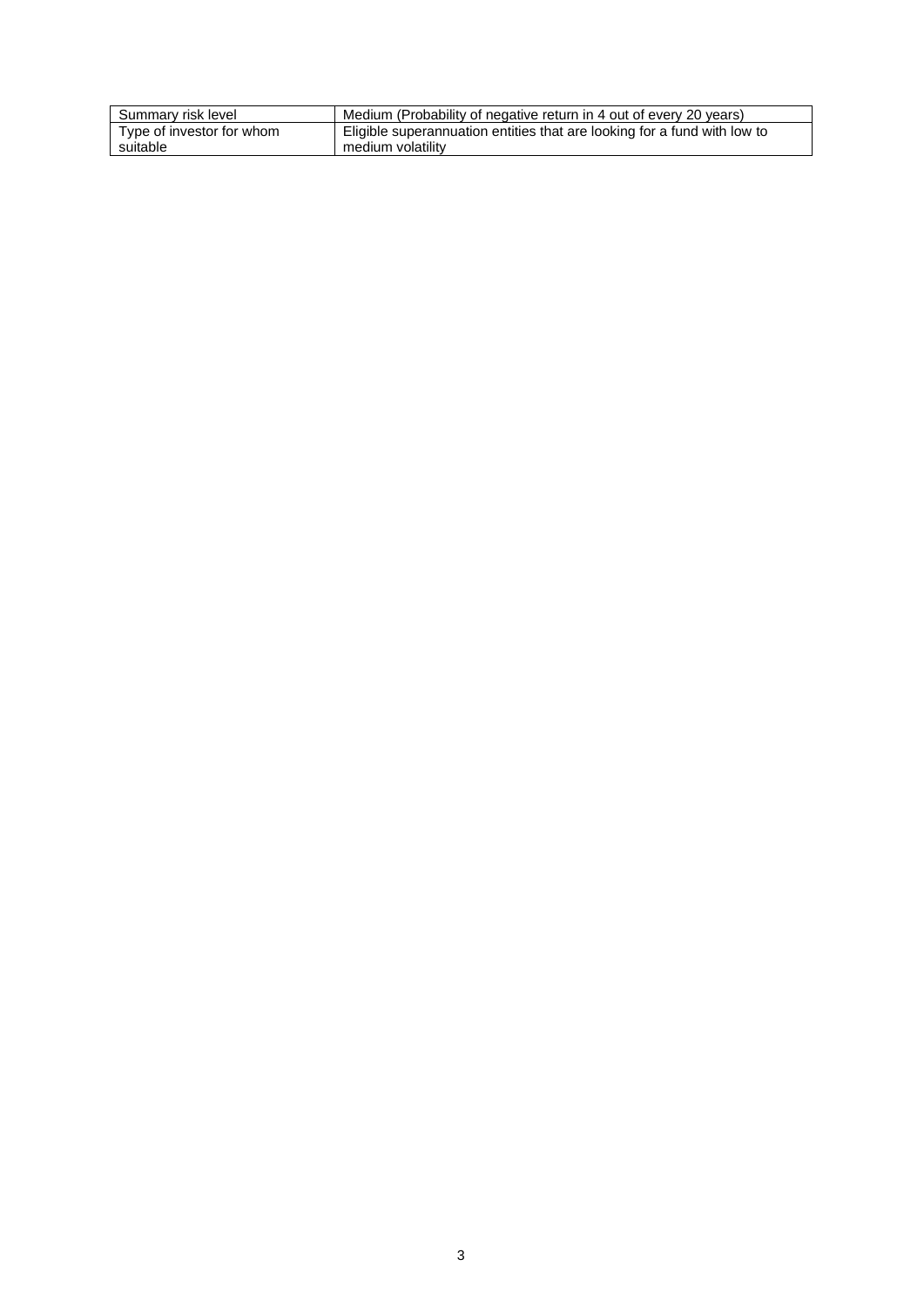#### **Statement of Assets as at 30 June 2021**

Asset Allocation 30 June 2021: Cash 13.8% Equities 86.2%

Asset Allocation 30 June 2020: Cash 7.9% Equities 92.1%

The following investments are in excess of 5% of the total assets of the Kaplan PST as at 30 June 2021:

| <b>BHP Billiton</b>         | 14.8% |
|-----------------------------|-------|
| Charter Hall Long WALE REIT | 7.4%  |
| <b>Westpac Banking Corp</b> | 6.1%  |
| Spark Infrastructure Group  | 5.3%  |

## **Fees and Costs**

#### Fee definitions

Prescribed definitions of fees can be found in the Additional Information Booklet which is accessible on our website: <http://www.kaplanfunds.com.au/investment-trusts/pooled-super-trust>

#### Indirect Cost Ratio

The fees that make up the Indirect Cost Ratio (ICR) are as follows:

*Investment Manager's Fee*: 0.87125% of Fund assets p.a. (a performance fee may also be charged\*), deducted from Fund assets, payable monthly in arrears.

*Trustee fee*: \$71,280 (Inc GST) p.a. deducted from Fund assets, payable monthly in arrears. A fee of \$22,000 (Inc GST) p.a. is also deducted from the Fund to pay the Trustee to hold a reserve for the Fund's operational risk financial requirement ("ORFR")

*Recoverable expenses*: (such as custody, audit, registry) Up to 0.2% of Fund assets per annum, deducted from Fund assets, payable monthly in arrears.

\*The Investment Fee may include a performance fee. The Investment Manager is entitled to a performance fee equal to 15.375% of the net performance increases in the Fund over and above the S&P/ASX 200 Accumulation Index ("Benchmark"). The performance fee is calculated and accrued monthly but payable at the end of the financial year. The performance fee is determined on the Fund's net performance, which is calculated as the performance of the Fund after allowing for all fees and expenses including the Investment Manager's fee. If the Fund underperforms relative to the Benchmark, no performance fee is payable until the shortfall is recouped.

Additional explanation of fees and costs are disclosed in the Unitholders' 2021 Annual Periodic Statement.

#### Transaction costs (buy/sell spread)

Transaction costs are the costs of buying and selling investments, such as brokerage fees and government charges. Transaction costs are an additional cost to the investor. These costs are additional costs added to the unit price on entry and deducted from the unit price on exit, and are paid out of the Fund. The current allowance for Transaction Costs is 0.25% of the unit price. This ensures that incoming and exiting investors meet transaction costs incurred when buying or selling investments so as not to disadvantage existing investors in the Fund. Transaction costs are not retained by the Trustee or external managers.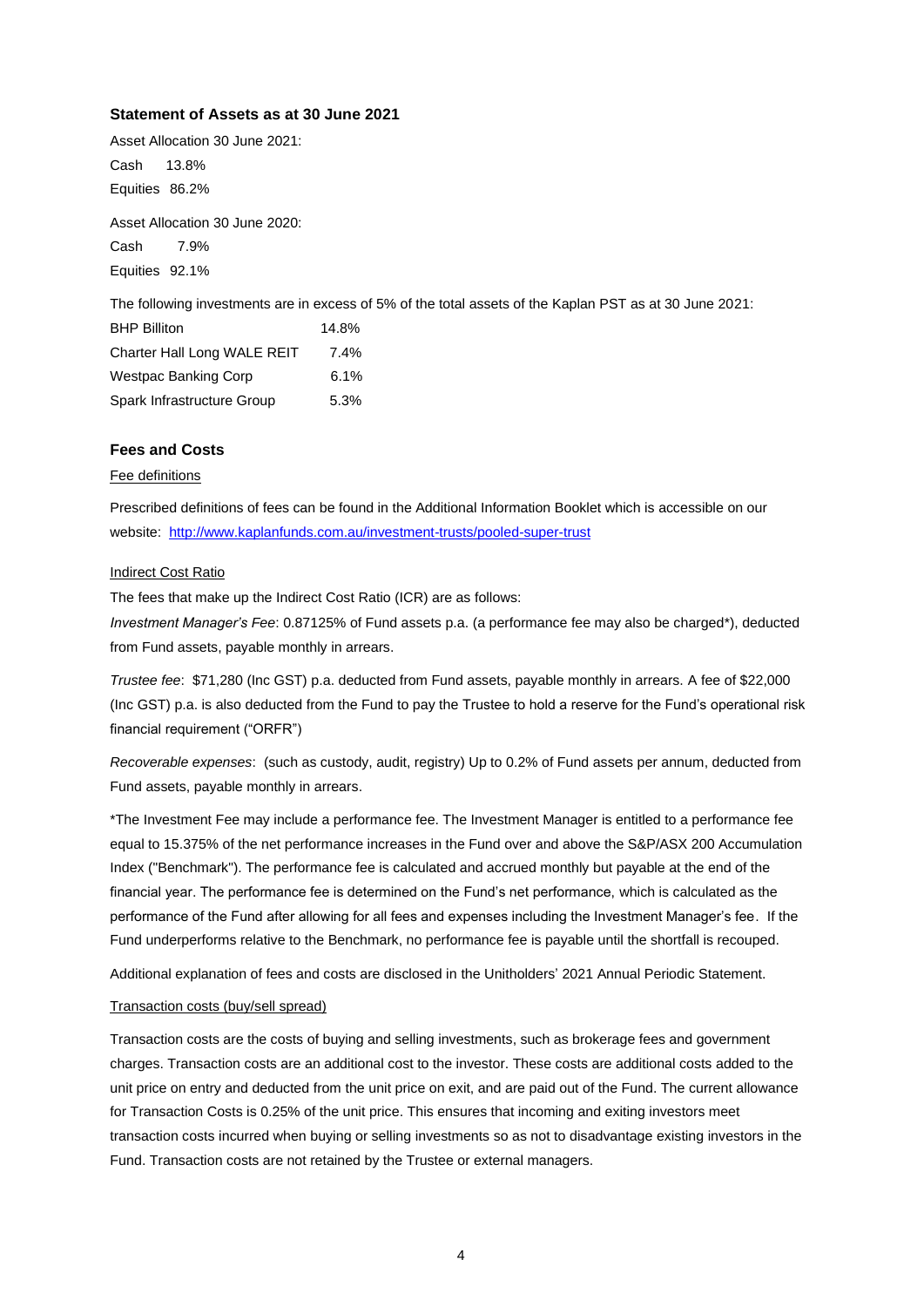### Taxation

The benefits of tax deductions received for costs incurred are passed on to unitholders in the form of reduced tax liability for the Fund. For other taxation details please refer to section 7 of the PDS. You should read the important information about fees and costs of super before making a decision. Go to "Fees and Costs" located in the Additional Information Booklet. The material relating to fees and costs may change between the time when you read this Statement and the day when you acquire the product.

## **Further Information**

For further information and for up-to-date information on the investment strategies please contact the Manager with the contact details on the front page.

## **Dispute Resolution**

You can notify us in writing if you have a complaint and address it to:

The Complaints Officer Kaplan Funds Management Pty Limited Suite 607 180 Ocean Street **Edgecliff** NSW 2027 Telephone: (02) 8917 0300 Facsimile: (02) 8917 0355

The Manager will address your complaints and will ensure that they are answered within 45 days. If your complaint is not dealt with to your satisfaction by the Manager, you may refer your complaint to the Australian Financial Complaints Authority (AFCA) contact details below: GPO Box 3 Melbourne, Victoria, 3001 Tel: 1800 931 678 Email: [info@afca.org.au](mailto:info@afca.org.au)

## **Penalties**

In the 12 months to 30 June 2021 Kaplan PST and the Trustee received no penalties or enforceable undertakings under SIS legislation.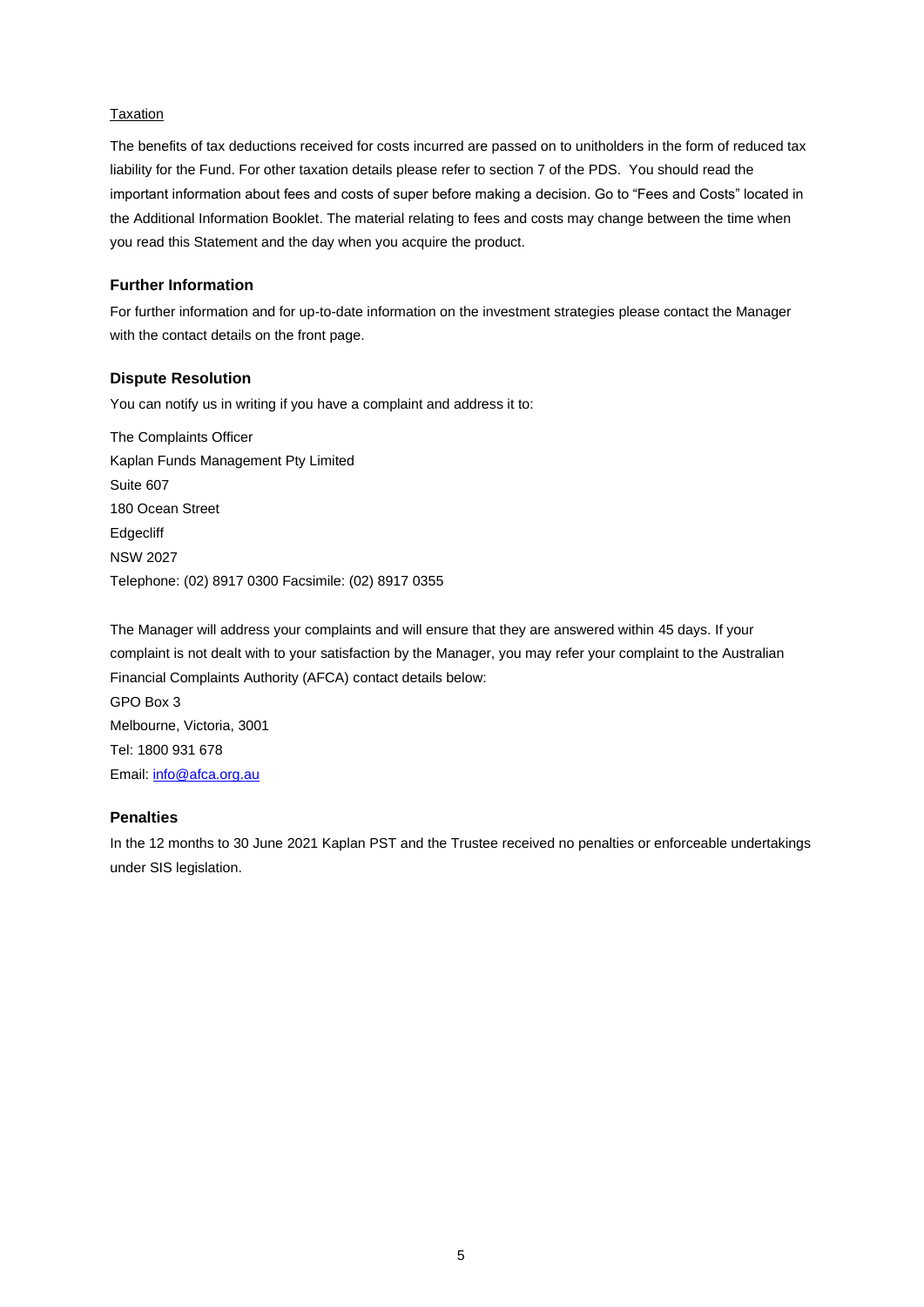# <span id="page-5-0"></span>**Performance Information - Accumulation Units**

| <b>Fund Performance %</b>             | <b>Inception</b> | $10 \text{ yrs}$ | $5 \, \text{yrs}$ | 3 yrs   | 2 yrs   | 1 yr     | <b>Jun</b> |
|---------------------------------------|------------------|------------------|-------------------|---------|---------|----------|------------|
|                                       | 22.4yrs pa       | pa               | pa                | pa      | pa      | pa       | <b>Qtr</b> |
| <b>KFM PST Accumulation</b>           |                  |                  |                   |         |         |          |            |
| Units (after fees, tax &<br>expenses) | 8.48             | 5.83             | 6.13              | 4.45    | 0.76    | 10.28    | 2.87       |
| ASX 200 Accum. Index                  | 8.60             | 9.26             | 11.16             | 9.59    | 8.62    | 27.80    | 8.29       |
| Relative Performance                  | $-0.12$          | $-3.43$          | $-5.02$           | $-5.13$ | $-7.86$ | $-17.51$ | $-5.42$    |
| <b>Fund Volatility/Risk</b>           | 7.0%             | 6.9%             | 7.6%              | 9.3%    | 11.0%   | 3.9%     |            |
| <b>ASX 200 Volatility/Risk</b>        | 14.8%            | 13.6%            | 14.5%             | 17.6%   | 20.3%   | 10.9%    |            |

*Accumulation Unit performance is shown above inclusive of tax liabilities.* 

| <b>Fund Performance %</b>                                                   | <i><u><b>Inception</b></u></i> | 7 yrs | 5 yrs       | 3 yrs        |
|-----------------------------------------------------------------------------|--------------------------------|-------|-------------|--------------|
| <b>Medium term objective*</b>                                               | 22.4yrs pa                     | pa    | pa          | <b>pa</b>    |
| <b>KFM PST Units -Accumulation / Pension*</b><br>after fees, tax & expenses | 8.48                           | 5.14  | 6.13 / 7.07 | 4.45/5.15    |
| CPI Index $+3\%$ *                                                          | 5.53                           | 4.66  | 4.81        | 4.68         |
| Relative Performance-Accumulation / Pension                                 | 2.95                           | 0.48  | 1.32 / 2.26 | $-0.23/0.47$ |

## **Performance Information - Pension Units**

| <b>Pension Unit</b>                | <b>Inception</b><br>5.8 yrs %pa | 5 Yr<br>%pa | 3 Yr<br>%pa | 2 Yr<br>%pa | 1 Yr<br>%pa | Jun Qtr<br>% |
|------------------------------------|---------------------------------|-------------|-------------|-------------|-------------|--------------|
| <b>Return after</b><br><b>Fees</b> | 6.88                            | 7.07        | 5.15        | 1.11        | 11.69       | 3.24         |
| ASX 200<br>Accum. Index            | 10.31                           | 11.16       | 9.59        | 8.62        | 27.80       | 8.29         |
| Relative<br>Performance            | $-3.43$                         | $-4.09$     | $-4.43$     | $-7.51$     | $-16.11$    | $-5.05$      |

*^Inception date 31/8/15. Pension unit is tax exempt.*